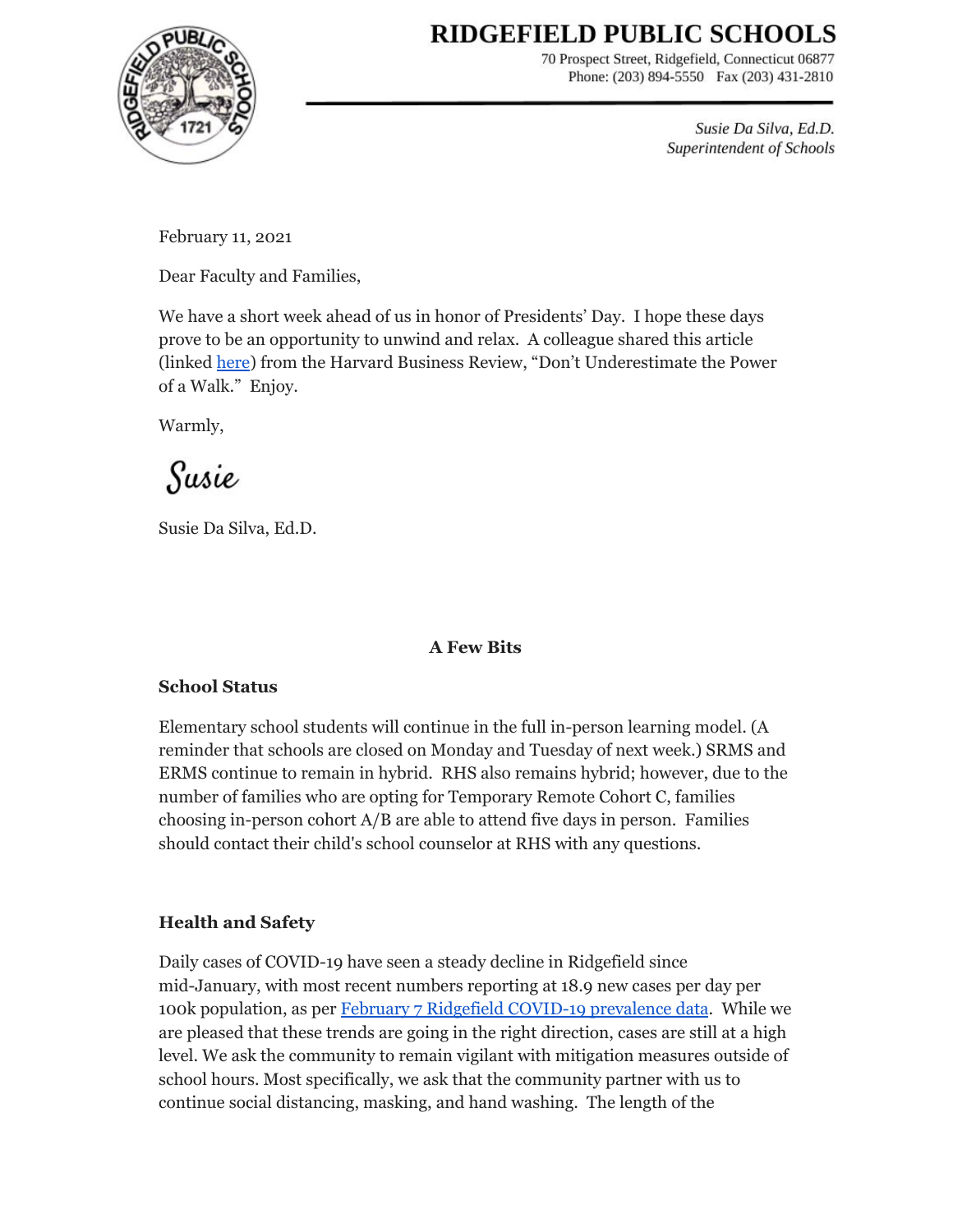COVID-19 pandemic can have a fatiguing effect on us all, but it is critical that we not relent with the safety practices that we know have made the biggest impact on keeping us all safe.

If you are planning to travel outside of Connecticut, New York, New Jersey or Rhode Island over the upcoming long weekend, please be reminded of the travel advisory mandates travelers to:

- quarantine for 10 days upon arrival back to CT or,
- to get a COVID-19 test.
- please forward your negative test results to your school nurse.

*If you travel outside of CT, NY, NJ or RI, please plan on arriving back into CT within enough time to receive your COVID-19 test results to return to school/work on Wednesday morning.*

## **Food Service**

Reminder: this week at our East Ridge Middle School location we will be offering four meals tonight Thursday, February 11, 2021 between the hours of 3:00 p.m. and 4:00 p.m. to support families during the school break. There will be no meal distribution at East Ridge Middle School on Friday, February 12 or Monday, February 15. We will be back on our regular schedule for Wednesday, February 17 and Friday, February 19 of next week.

# **RPS Highlights**

Enjoy the RPS News [here!](https://docs.google.com/document/d/1CP7bnmsG_AXKobZAXI03G087PGDr1CH6DnWeh2A61ho/edit?usp=sharing)

No Tiger Talk Podcast this week…..a perfect opportunity to binge your missed episodes!

## *Twitter:* **@RPS\_DaSilva**

#### *Instagram***: rpssuper**

## **Letter to Families from New Assistant Superintendent**

Click [here](https://drive.google.com/file/d/1pgVT_gCkk0JnwauSOTylG3h9MwjbdmDe/view?usp=sharing) to view Cory Gillette's introduction letter to families.